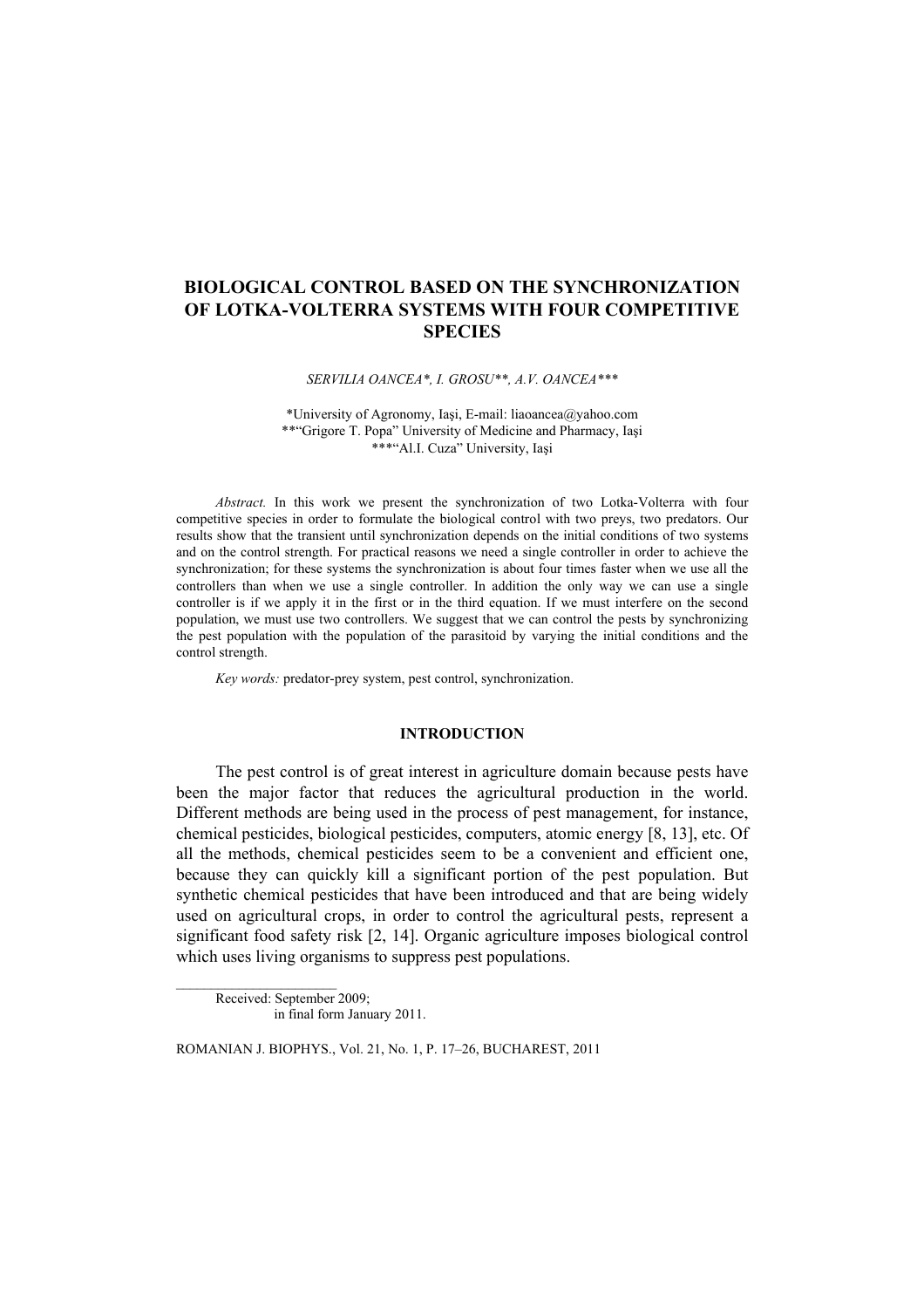Periodic releases of the parasitoid *Encarsia formosa* were used to control greenhouse whitefly, and the predaceous mite *Phytoseiulus persimilis* was used for the control of the two-spotted spider mite. There is a vast amount of literature on the applications of microbial disease to suppress pests. At the same time, there are only a few works on the mathematical models of the dynamics of microbial diseases in pest management. Very recently Yuanshun Tan and Chen [17] used a simple mathematical model for pest control by impulsively releasing infected pests.

There are different approaches in regard to the possibility of modeling agricultural systems. One of the famous examples of a simple model is the logistic map which can model the complex dynamics of some real population systems. The Lotka-Volterra model is widely used to study the dynamics of interacting species. In this case, the prey-predator or host parasitoid models ignore many important factors such as interactions between other species of the same ecosystem, interactions with the environment, etc. Arneodo *et al.* [1] have demonstrated that one can obtain chaotic behaviour for three species. In a 1988 paper Samardzija and Greller [15] propose a two-predator, one prey generalization of the Lotka-Volterra problem into three dimensions. The synchronization of the trajectories of the two attractors of this modified, three-dimensional Lotka-Volterra equation, was performed by John Costello [3] using the Kapitaniak method. In addition Deng and Loladze [4] argued that the classical predator-prey models, such as Lotka-Volterra, track the abundance of prey, but ignore its quality. Therefore, the authors showed that each organism is a mixture of multiple chemical elements and that the ratios of these elements can vary within and among species (these ratios represent prey quality). When these ratios vary, as they frequently do in nature, seemingly paradoxical results can arise such as the extinction of a predator that has an abundant and accessible prey. The authors suggested that, when competing predators differ in their sensitivity to prey quality, then all species can coexist via chaotic fluctuations.

On the basis of the Lotka-Volterra model, the pest control was formulated by Rafikov [13, 14] analyzing the relations between two soybean caterpillars (*Rachiplusia nu* and *Pseudoplusia includens*) supposed to be parasitoids (considering that there are soybean plants in abundance). The main scope of the authors was to obtain a pest control strategy through the introduction of natural enemies. The control needs to move the system to the steady state; this means that the pest density is stabilized without causing economic damages, and that the natural enemies' population is stabilized at a level that can control the pests. The numerical simulations of the authors based on one prey - one predator Lotka-Volterra model showed that control strategy can maintain the pest population below injury level for a long time. For a Lotka-Volterra model with three species, two preys - one predator, the analytical and numerical studies revealed that control strategies could not control the pest population below the economic injury level. The pest control problem was resolved for a two preys - two predators Lotka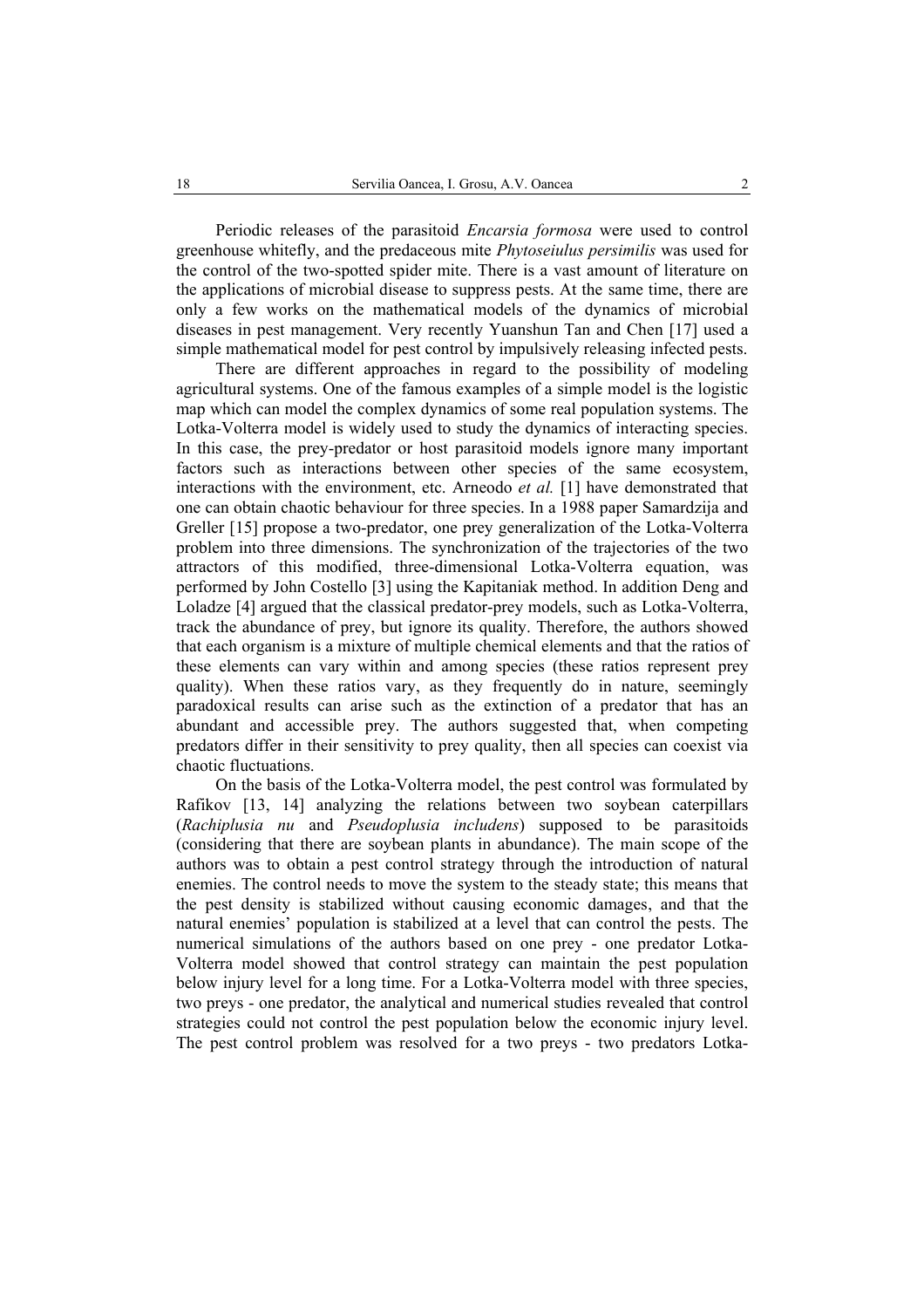Volterra model. In this case, the two caterpillars were considered as different species and one new parasitoid was introduced into the system, and the ecosystem was modeled by four differential equations. Over the past decade, there has been considerable progress in the generalization of the concept of synchronization to include the case of coupled chaotic oscillators especially for biological systems. When the complete synchronization is achieved, the states of both systems become practically identical, while their dynamics in time remains chaotic [5, 6, 10, 11, 12]. Many examples of biological synchronization have been documented in the literature, but currently theoretical understanding of the phenomena lags behind experimental studies.

Sprott [16] found a high-dimensional Lotka-Volterra model (many-species) that exhibits spatiotemporal chaos. The authors considered the simplest form of such a system in which *N* species with population  $x_i$  (for  $i = 1$  to *N*) compete for a finite set of resources according to:

$$
\frac{dx_i}{dt} = r_i x_i (1 - \sum_{j=1}^{N} a_{ij} x_j)
$$
 (1)

Here  $r_i$  represents the growth rate of species *i* and  $a_{ii}$  represents the extent to which species *j* competes for resources used by species *i*. For the single-species case, i.e.  $N = 1$ , the equation (1) is reduced to the logistic equation. In the twospecies case, i.e.  $N = 2$ , there is a coexisting equilibrium. For three species chaotic solutions of equation (1) are possible.

Vano [18] studied the occurrence of chaos in basic Lotka-Volterra models of four competing species. They found chaos in a four-species competitive Lotka-Volterra model for values such as:

$$
r_i = \begin{bmatrix} 1 \\ 0.72 \\ 0.53 \\ 1.27 \end{bmatrix} \qquad a_{il} = \begin{bmatrix} 1 & 1.09 & 1.52 & 0 \\ 0 & 1 & 0.44 & 1.36 \\ 2.33 & 0 & 1 & 0.47 \\ 1.21 & 0.51 & 0.35 & 1 \end{bmatrix}
$$
(2)

Figure 1 shows the attractor projected onto  $x_1$ ,  $x_3$ ,  $x_4$  space for the chaotic system (1) with values from (2).

To synchronize two Lotka-Volterra systems with four competitive species, we used a simple method for chaos synchronization proposed in [7, 9].

If the chaotic system (master) is:

$$
\dot{x} = f(x) \tag{3}
$$

where

$$
x = (x_1, x_2, \dots, x_n) \in R^n \ f(x) = (f_1(x), f_2(x), \dots, f_n(x)) : R^n \to R^n \tag{4}
$$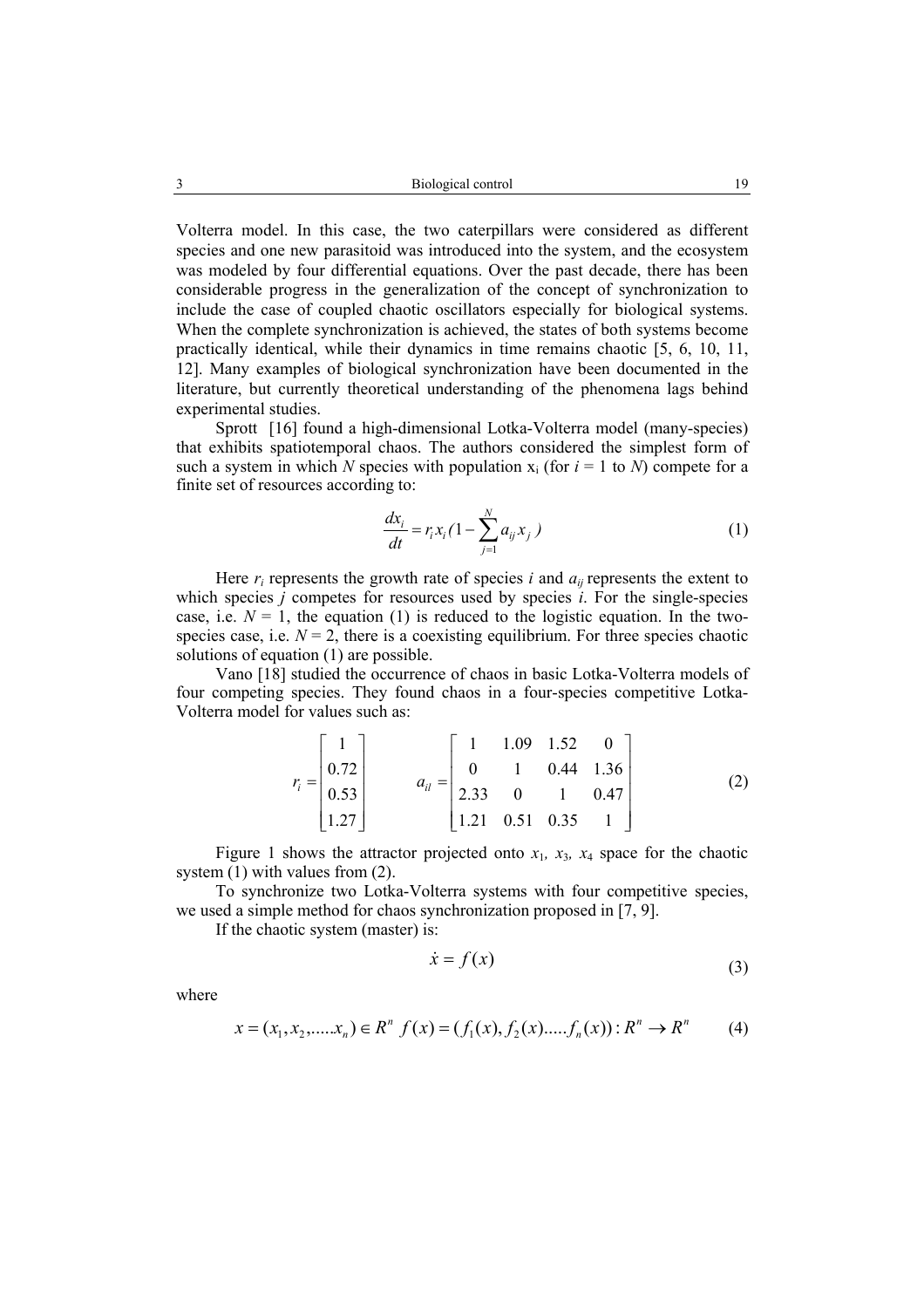then the slave system is of the form:

$$
\dot{y} = f(y) + z(y - x) \tag{5}
$$

where the function *z* can be chosen as:

$$
\dot{z} = -(y - x)^2 \tag{6}
$$



Fig. 1. Phase portrait of  $(x_1, x_3, x_4)$  for Lotka-Volterra generalized system with four competitive species  $[x_1(0) = x_2(0) = x_3(0) = x_4(0) = 1].$ 

## **RESULTS**

## CASE 1, ALL CONTROLLERS

From (1) and (2) the master system is:

$$
\dot{x}_1 = x_1(1 - x_1 - 1.09x_2 - 1.52x_3)
$$
  
\n
$$
\dot{x}_2 = 0.72x_2(1 - x_2 - 0.44x_3 - 1.36x_4)
$$
  
\n
$$
\dot{x}_3 = 1.53x_3(1 - 2.33x_1 - x_3 - 0.47x_4)
$$
  
\n
$$
\dot{x}_4 = 1.27x_4(1 - 1.21x_1 - 0.51x_2 - 0.35x_3 - x_4)
$$
 (7)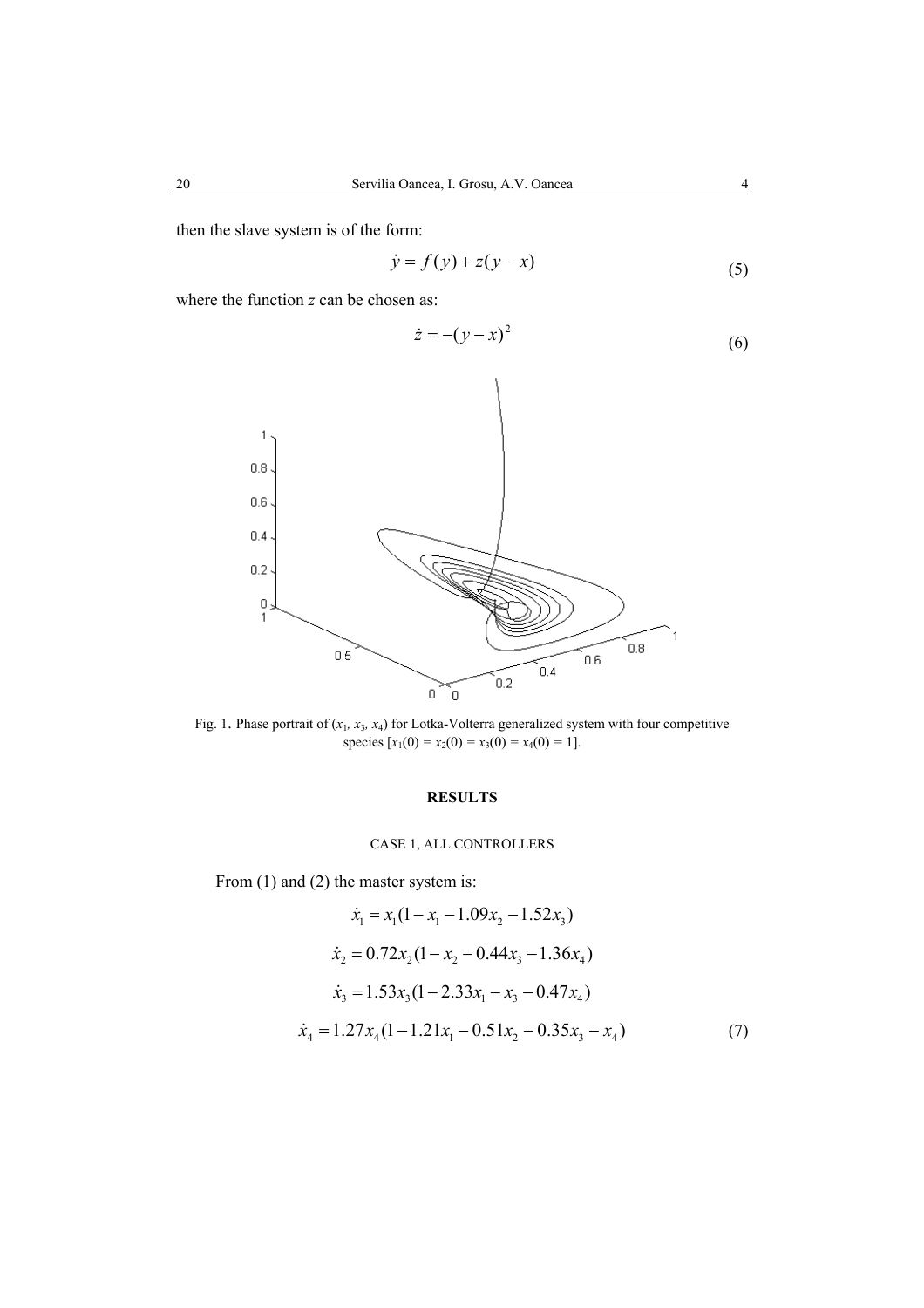The slave system with four controllers becomes:

$$
\dot{y}_1 = y_1(1 - y_1 - 1.09y_2 - 1.52y_3) + z_1(y_1 - x_1)
$$
  
\n
$$
\dot{y}_2 = 0.72y_2(1 - y_2 - 0.44y_3 - 1.36y_4) + z_2(y_2 - x_2)
$$
  
\n
$$
\dot{y}_3 = 1.53y_3(1 - 2.33y_1 - y_3 - 0.47y_4) + z_3(y_3 - x_3)
$$
  
\n
$$
\dot{y}_4 = 1.27y_4(1 - 1.21y_1 - 0.51y_2 - 0.35y_3 - y_4) + z_4(y_4 - x_4)
$$
 (8)

and the control strength is of the form:

$$
\dot{z}_1 = -(y_1 - x_1)^2
$$
  
\n
$$
\dot{z}_2 = -(y_2 - x_2)^2
$$
  
\n
$$
\dot{z}_3 = -(y_3 - x_3)^2
$$
\n(9)

$$
\dot{z}_4 = -(y_4 - x_4)^2 \tag{9}
$$

The synchronization is very fast as Figs. 2–5 show.



Fig. 2. Phase portrait of (*x*4, *y*4) for Lotka-Volterra generalized system with four competitive species  $[x_1(0) = x_2(0) = x_3(0) = x_4(0) = 1$ ,  $y_1(0) = y_2(0) = y_3(0) = y_4(0) = 1.1$ ,  $z_1(0) = z_2(0) = z_3(0) = z_4(0) = 1$ .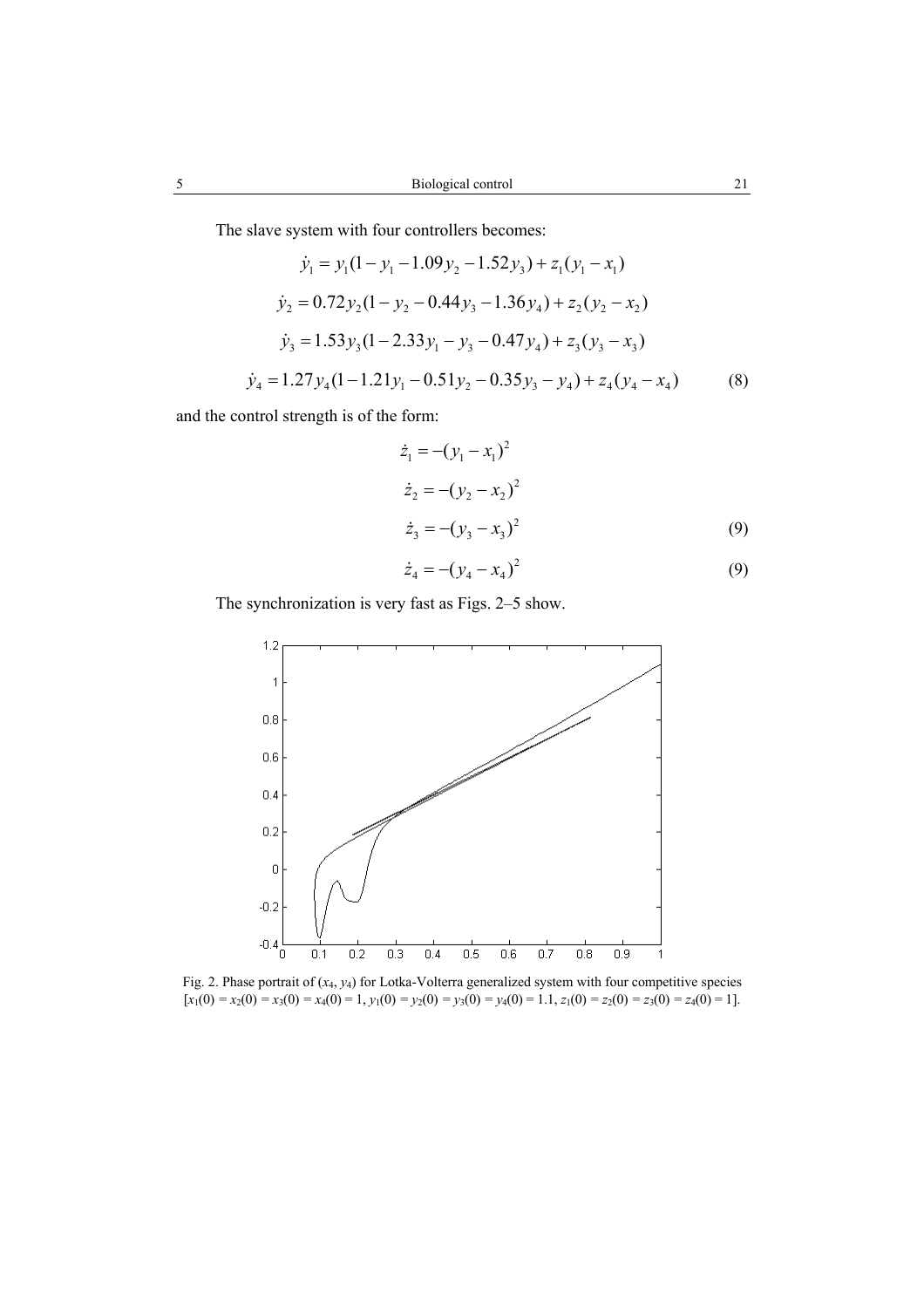

 $z_1(0) = z_2(0) = z_3(0) = z_4(0) = 1$ .



Fig. 4. Synchronization errors between master and slave systems  $[x_1(0) = x_2(0) = x_3(0) = x_4(0) = 1$ ,  $y_1(0) = y_2(0) = y_3(0) = y_4(0) = 1.1, z_1(0) = z_2(0) = z_3(0) = z_4(0) = 1$ .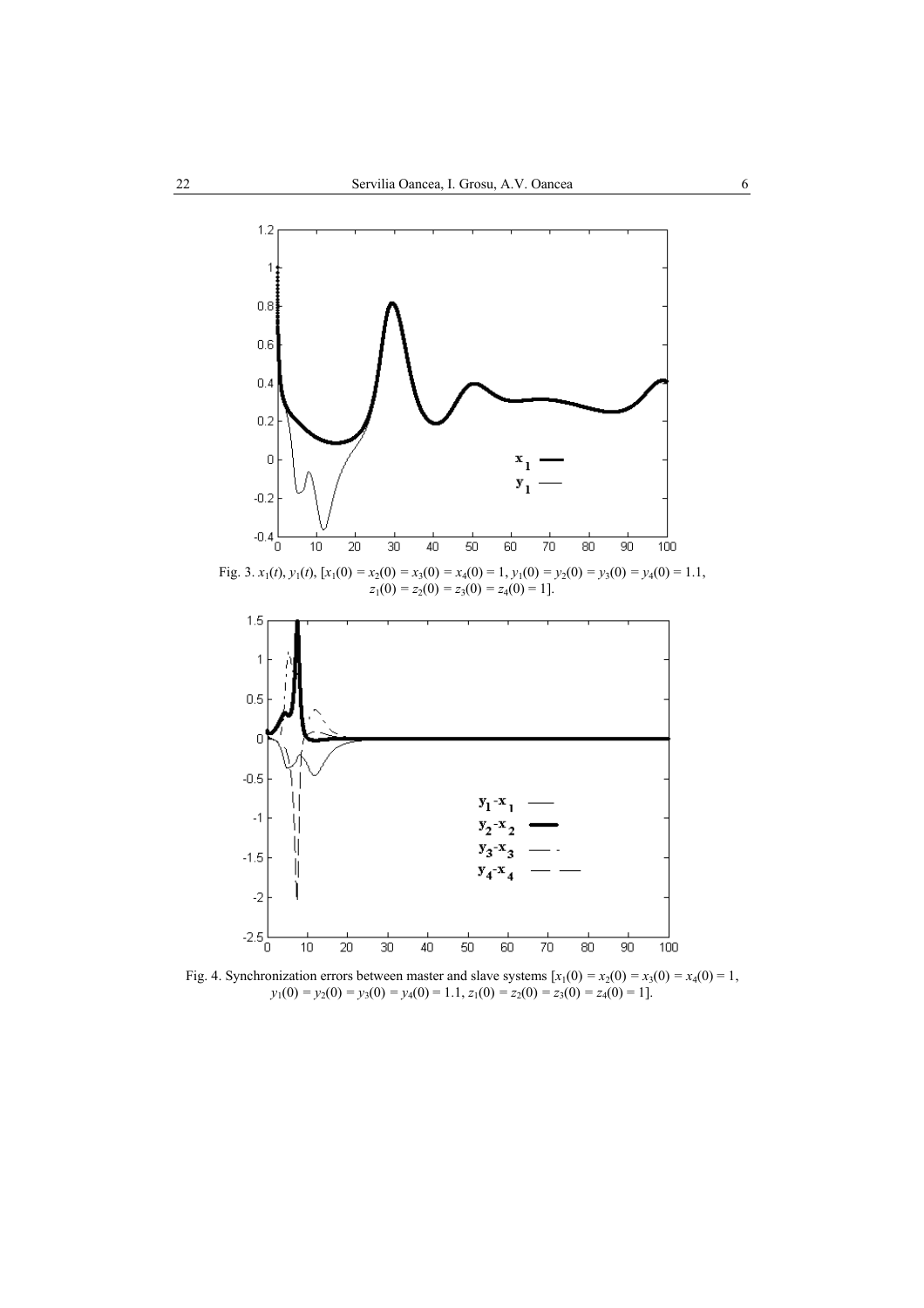

#### CASE 2, ONE CONTROLLER

Debin Huang [9], by testing the chaotic systems including the Lorenz system, Rossler system, Chua's circuit, and the Sprott's collection of the simplest chaotic flows, found that coupling only one variable is sufficient to achieve identical synchronization of a three-dimensional system.

For practical applications we need a single controller. In [12] we synchronized the Lorenz system using a single controller in any of the equations. In [6] we were able to synchronize two electric circuits experimentally. Now we are studying the use of a single controller in order to synchronize two Lotka-Volterra systems with 4 species so that we can later perform the synchronization experimentally. This theoretical research on the ways that the synchronization can be practically used is what this paper brings, in comparison with other authors who researched chaotic behavior of Lotka-Volterra system [13, 14].

For system (1), the only way to achieve synchronization using a single controller is to apply it in the first or in the third equation of the system. For example, if the controller is in first equation, the synchronization is given in Fig. 6 but it is slower than the first case. If the controller is used in the second or in the fourth equation, species 1 collapses, as Fig. 7 shows.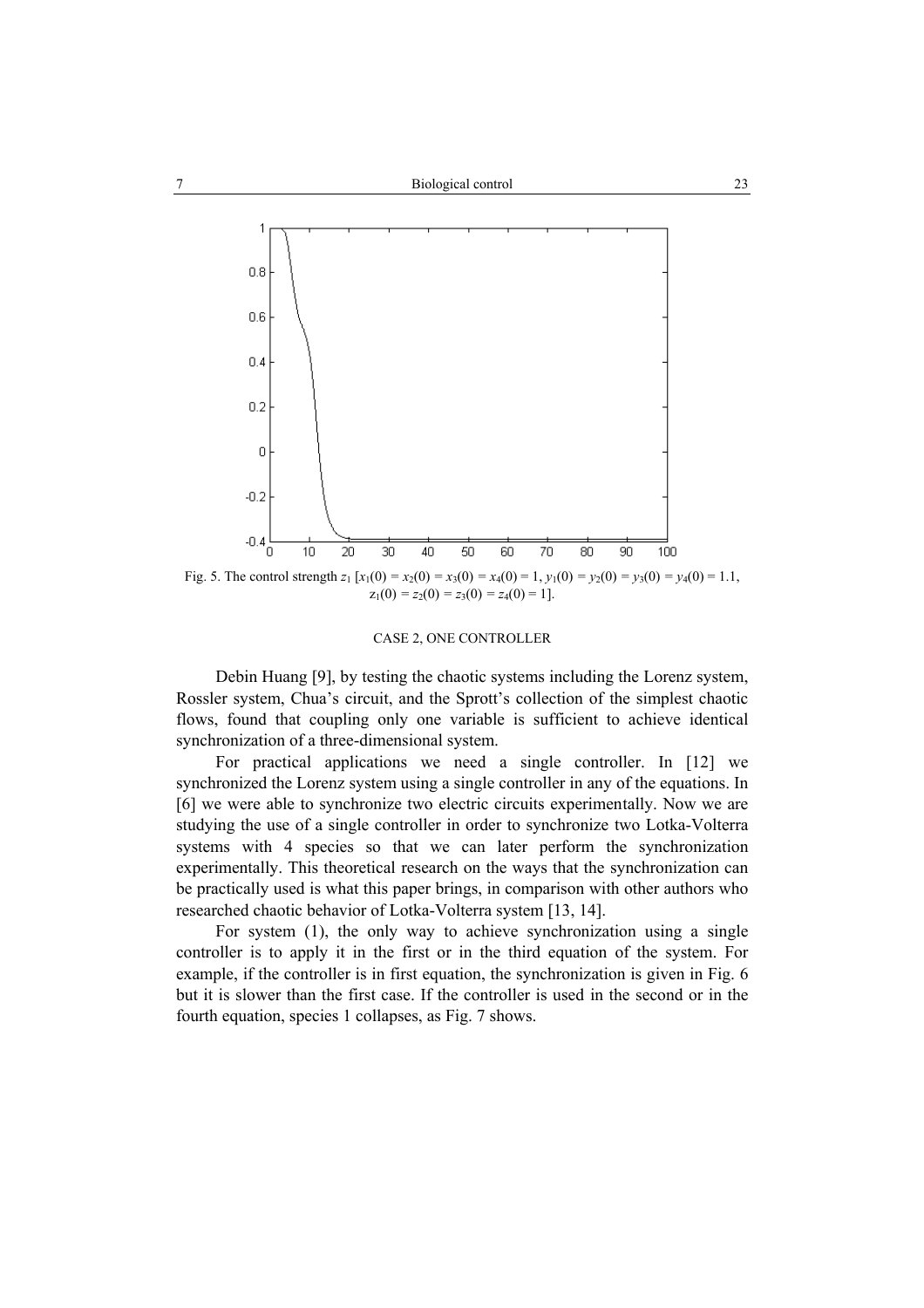

Fig. 6. Synchronization errors between master and slave systems for one controller  $[x_1(0) = x_2(0) = x_3(0) = x_4(0) = 1, y_1(0) = y_2(0) = y_3(0) = y_4(0) = 1.1, z_1(0) = 1$ .



Fig. 7.  $x_1(t)$ ,  $y_1(t)$ ,  $[x_1(0) = x_2(0) = x_3(0) = x_4(0) = 1$ ,  $y_1(0) = y_2(0) = y_3(0) = y_4(0) = 1.1$ ,  $z_2(0) = 1$ ].

Therefore, in order to control all the species using a single controller, this controller must be used in equation (1) or in equation (3) of the system (7).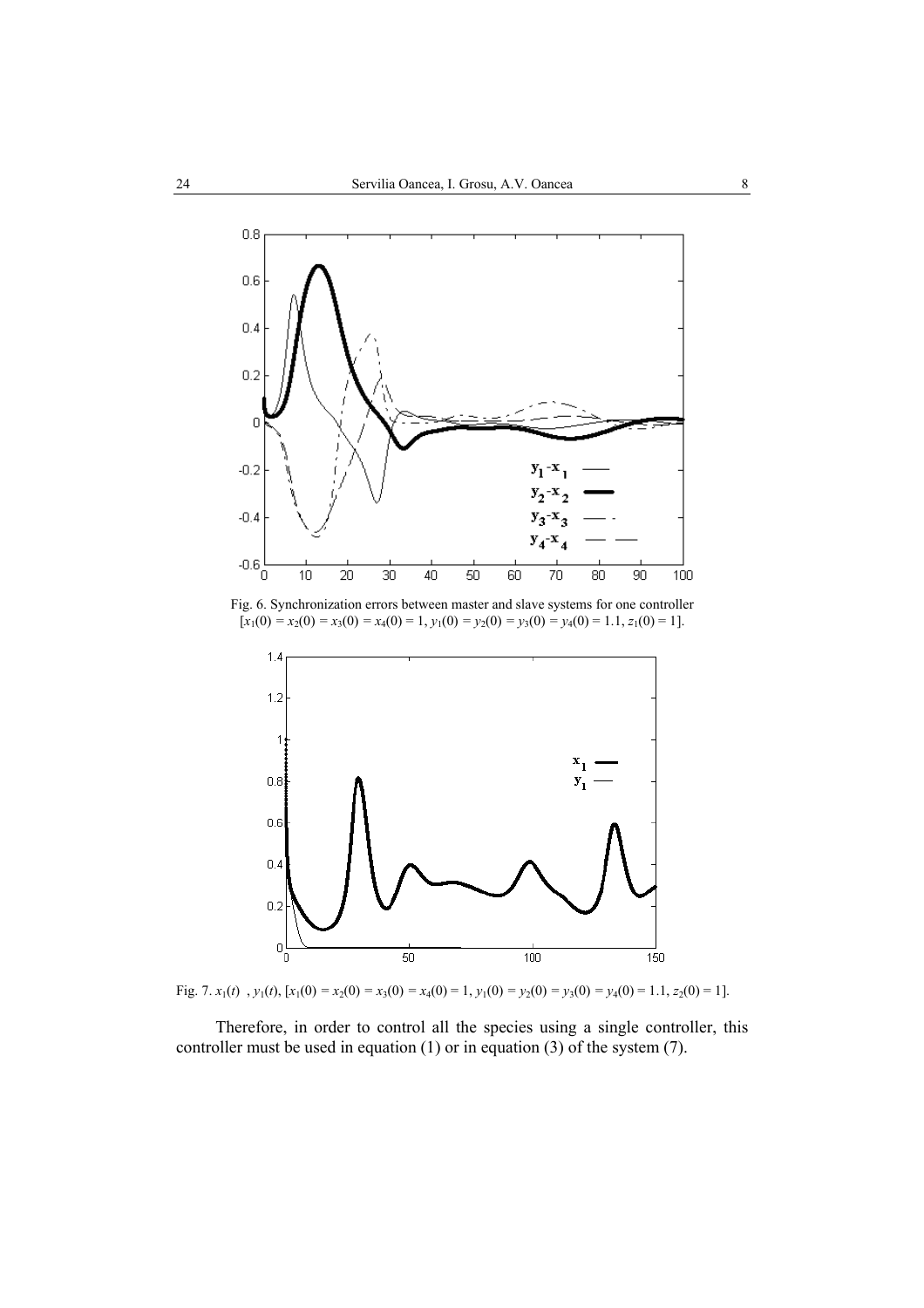#### CASE 3, TWO CONTROLLERS

If we have to interfere on the second population, we must use two controllers. For two controllers in the first and the second equation, the synchronization errors are given in Fig. 8.

For these two controllers the synchronization is achieved later than in the earlier cases.



Fig. 8. Synchronization errors between master and slave systems for two controllers  $[x_1(0) = x_2(0) = x_3(0) = x_4(0) = 1, y_1(0) = y_2(0) = y_3(0) = y_4(0) = 1.1, z_1(0) = z_2(0) = 1$ .

### **CONCLUSIONS**

In this work we present the synchronization of two Lotka-Volterra with four competitive species in order to formulate the biological control with two preys two predators. Our results show that the transient time until synchronization depends on initial conditions of two systems and on the controller's number. For practical reasons we need a single controller in order to achieve the synchronization; for these systems the syncronization is about four times faster when we use all the controllers than when we use a single controller. In addition, the only way we can use a single controller is if we apply it in the first or in the third equation. If we have to interfere on the second population, we must use two controllers. For two controllers the synchronization is achieved later than in the